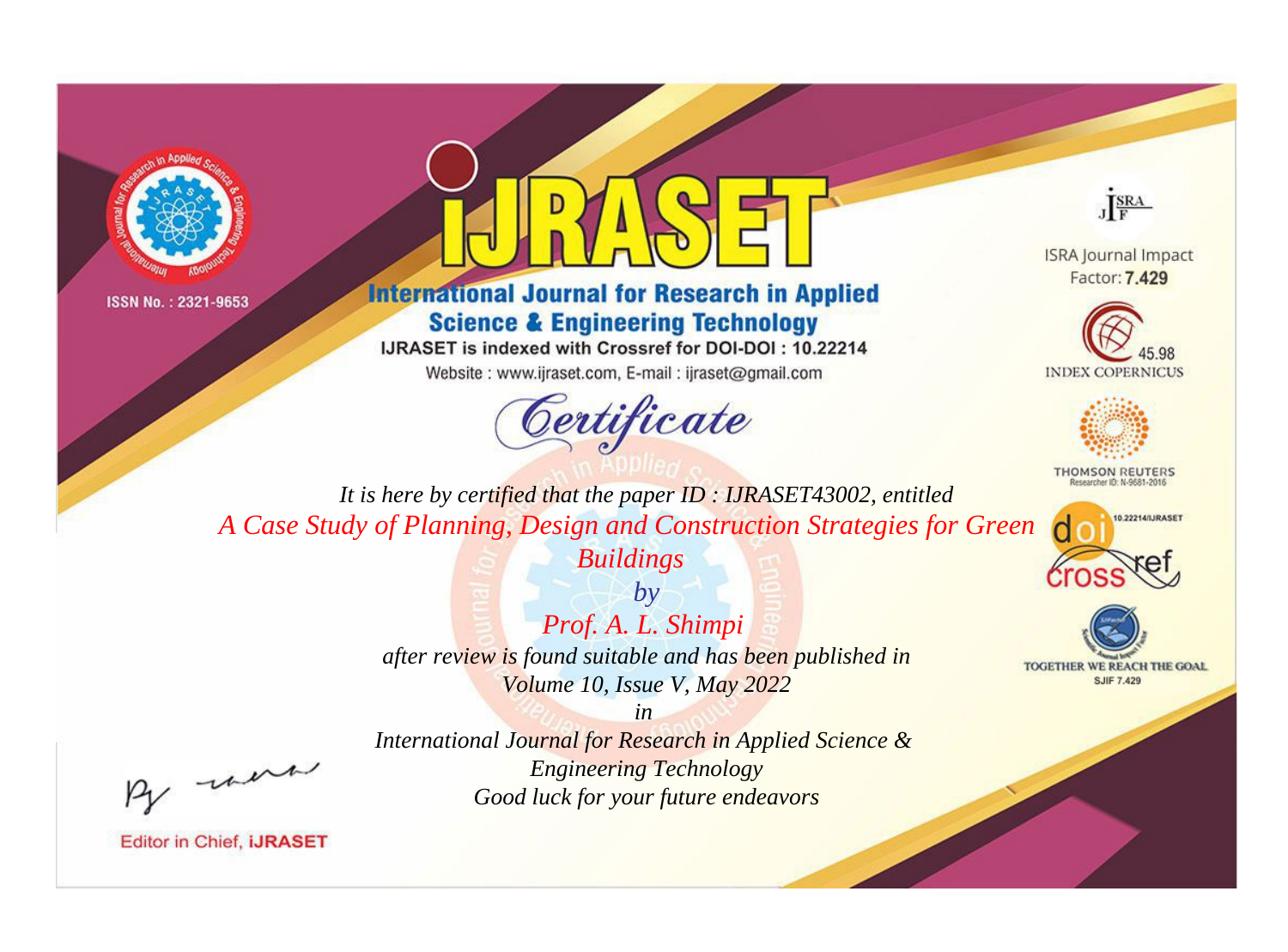



# **International Journal for Research in Applied Science & Engineering Technology**

IJRASET is indexed with Crossref for DOI-DOI: 10.22214

Website: www.ijraset.com, E-mail: ijraset@gmail.com





**ISRA Journal Impact** Factor: 7.429





**THOMSON REUTERS** 



TOGETHER WE REACH THE GOAL **SJIF 7.429** 

*It is here by certified that the paper ID : IJRASET43002, entitled A Case Study of Planning, Design and Construction Strategies for Green Buildings*

> *by Prof. V. K. Baviskar after review is found suitable and has been published in Volume 10, Issue V, May 2022*

, were

*International Journal for Research in Applied Science & Engineering Technology Good luck for your future endeavors*

*in*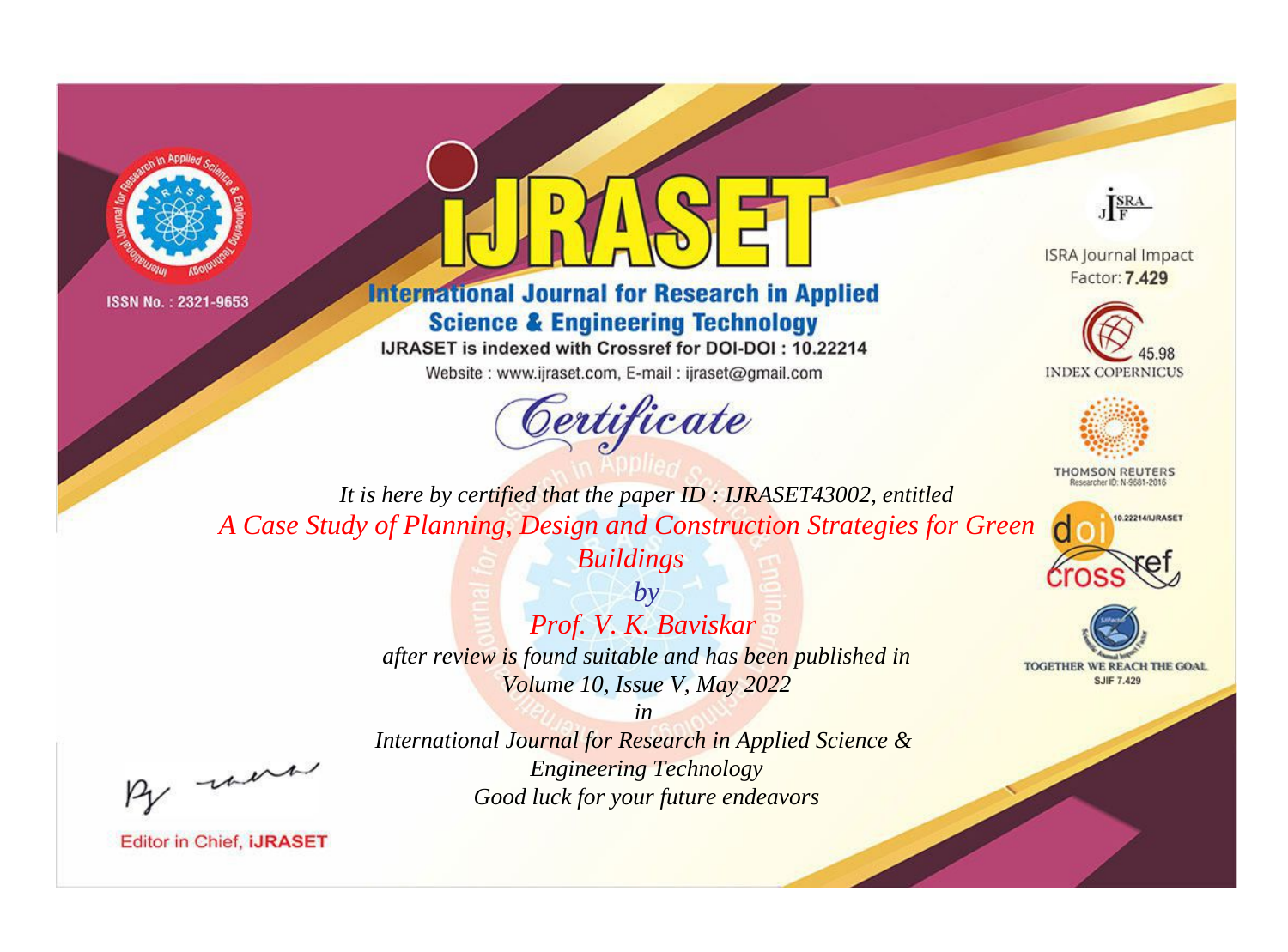



# **International Journal for Research in Applied Science & Engineering Technology**

IJRASET is indexed with Crossref for DOI-DOI: 10.22214

Website: www.ijraset.com, E-mail: ijraset@gmail.com



JERA

**ISRA Journal Impact** Factor: 7,429





**THOMSON REUTERS** 



TOGETHER WE REACH THE GOAL **SJIF 7.429** 

It is here by certified that the paper ID: IJRASET43002, entitled A Case Study of Planning, Design and Construction Strategies for Green **Buildings** 

> $b\nu$  $T$  A Aher after review is found suitable and has been published in Volume 10, Issue V, May 2022

were

International Journal for Research in Applied Science & **Engineering Technology** Good luck for your future endeavors

 $in$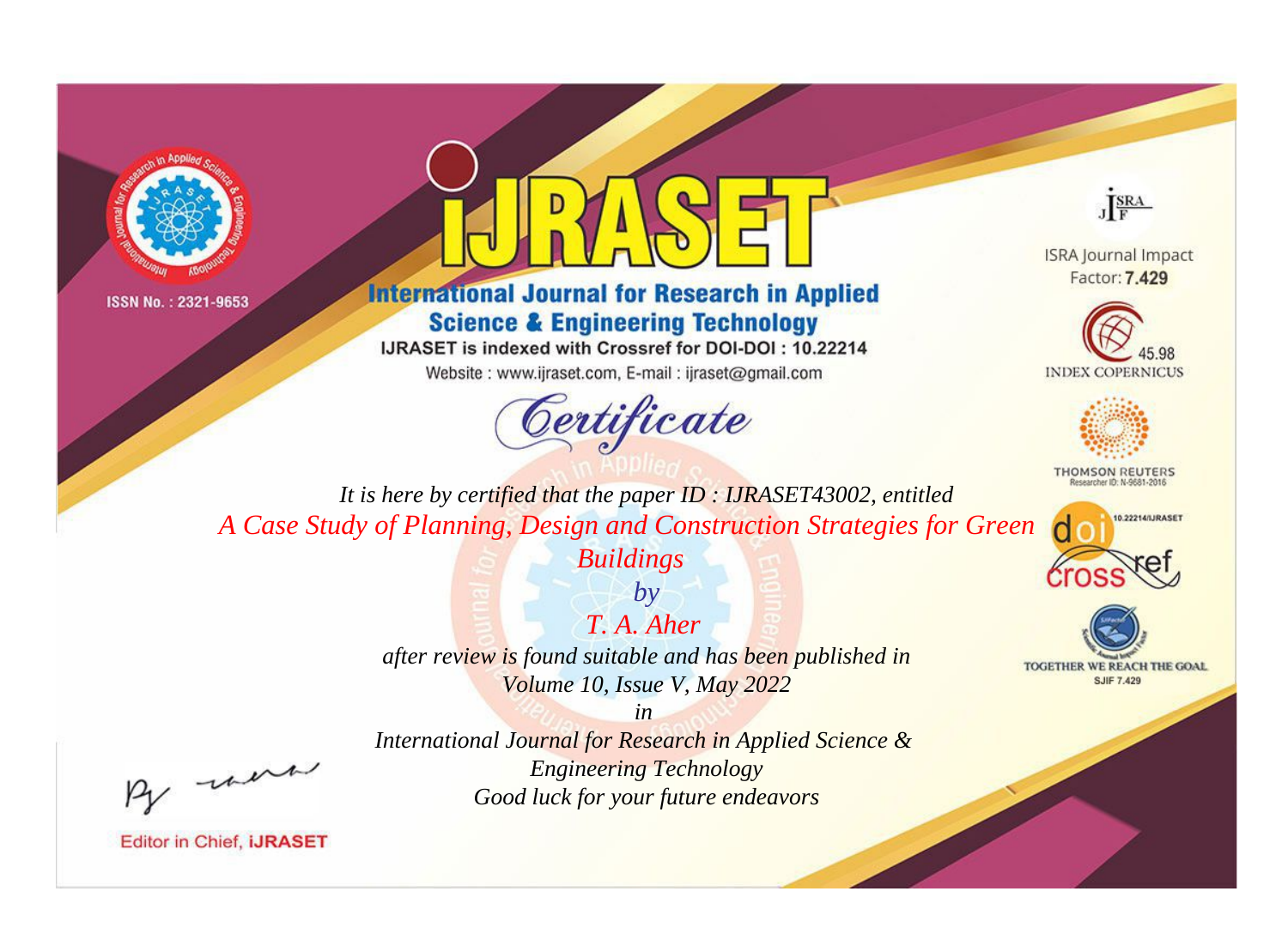



# **International Journal for Research in Applied Science & Engineering Technology**

IJRASET is indexed with Crossref for DOI-DOI: 10.22214

Website: www.ijraset.com, E-mail: ijraset@gmail.com





**ISRA Journal Impact** Factor: 7.429





**THOMSON REUTERS** 



TOGETHER WE REACH THE GOAL **SJIF 7.429** 

*It is here by certified that the paper ID : IJRASET43002, entitled A Case Study of Planning, Design and Construction Strategies for Green Buildings*

> *by A. A. Nagade after review is found suitable and has been published in Volume 10, Issue V, May 2022*

, un

*International Journal for Research in Applied Science & Engineering Technology Good luck for your future endeavors*

*in*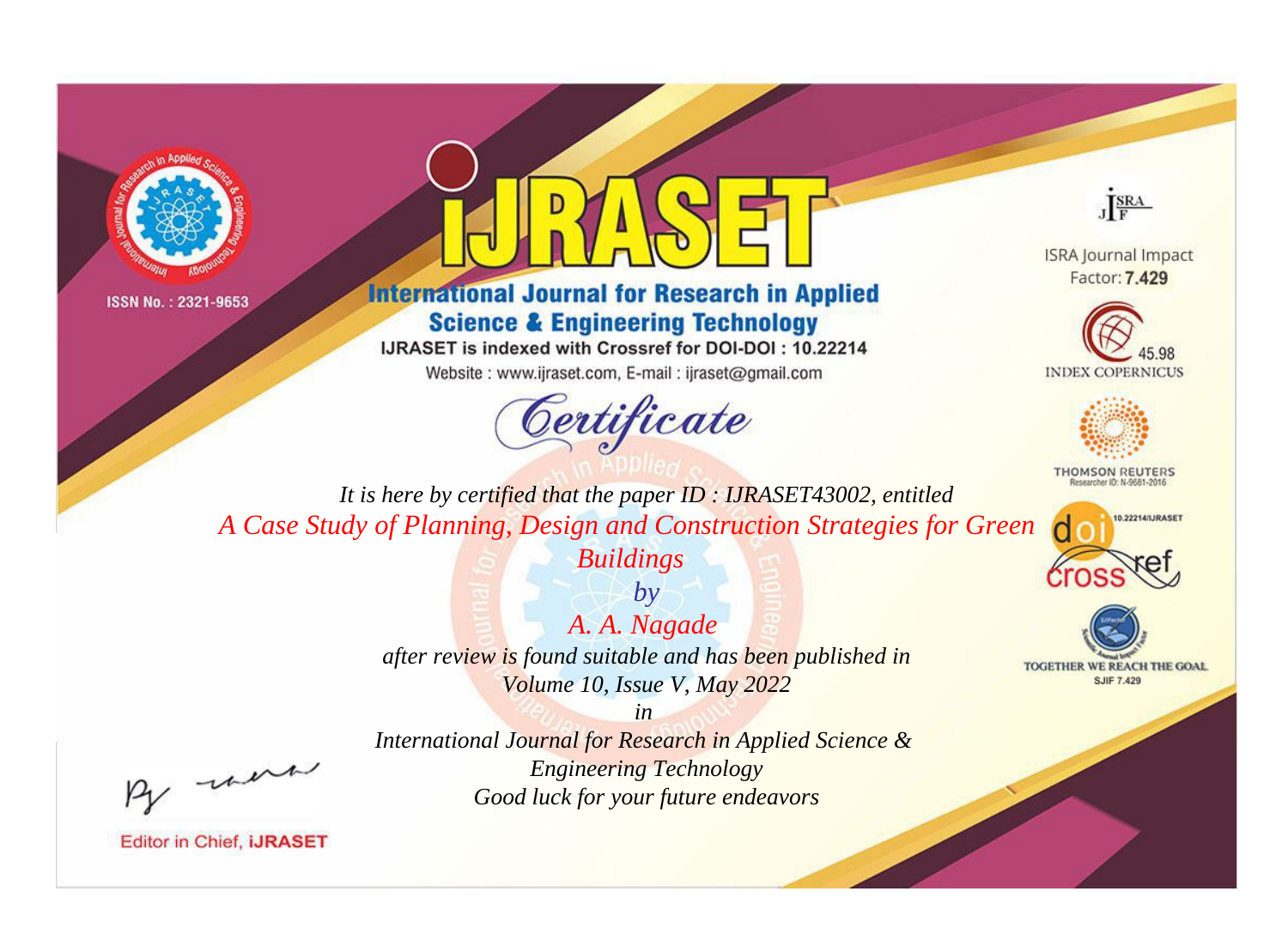



# **International Journal for Research in Applied Science & Engineering Technology**

IJRASET is indexed with Crossref for DOI-DOI: 10.22214

Website: www.ijraset.com, E-mail: ijraset@gmail.com



JERA

**ISRA Journal Impact** Factor: 7.429





**THOMSON REUTERS** 



TOGETHER WE REACH THE GOAL **SJIF 7.429** 

*It is here by certified that the paper ID : IJRASET43002, entitled A Case Study of Planning, Design and Construction Strategies for Green Buildings*

> *by G. B. Durde after review is found suitable and has been published in Volume 10, Issue V, May 2022*

, un

**Editor in Chief, IJRASET** 

*International Journal for Research in Applied Science & Engineering Technology Good luck for your future endeavors*

*in*